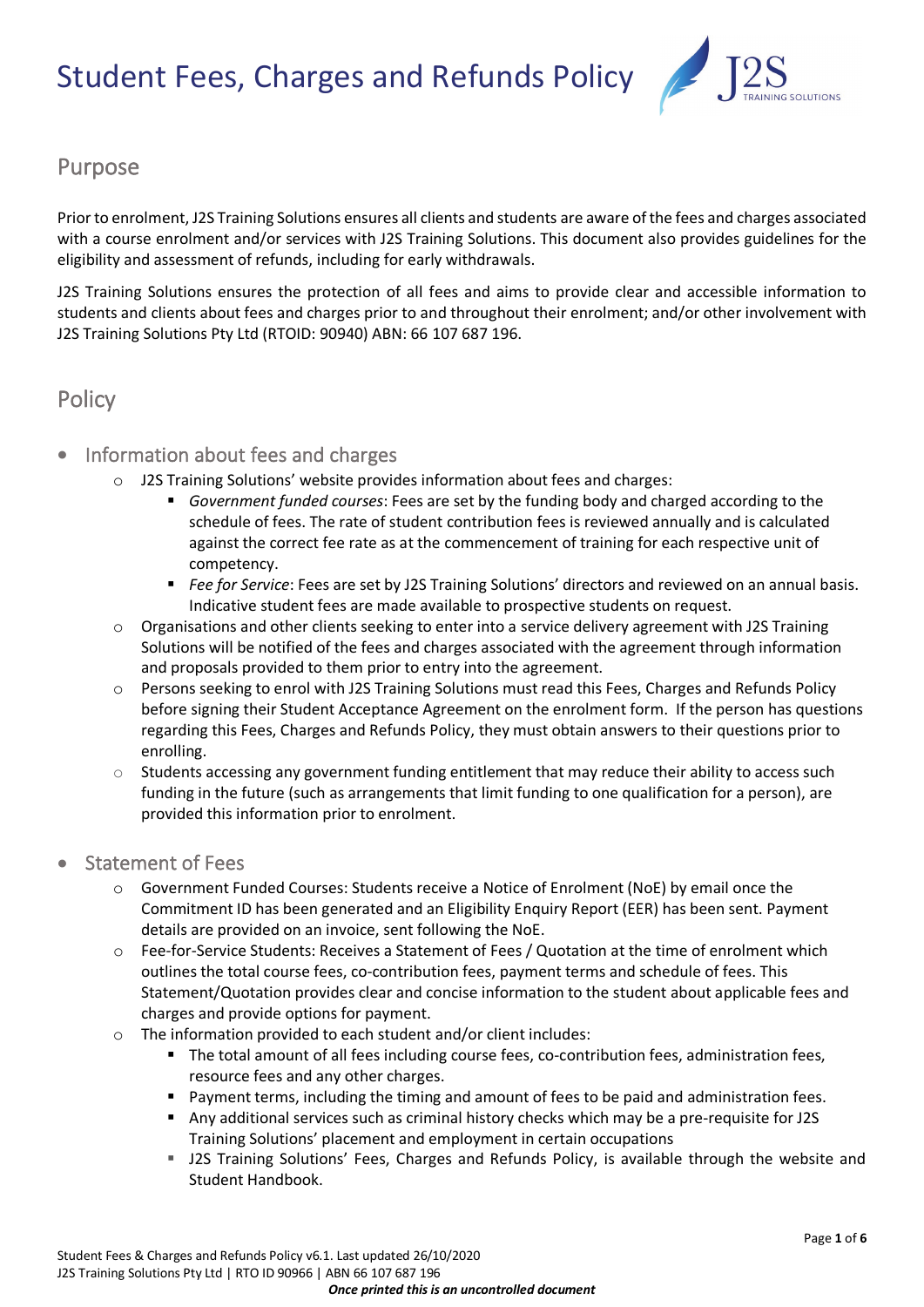

- o The Student Acceptance Agreement provided on the enrolment form is taken to be an acceptance of all fees and charges associated with the student's enrolment.
- Tuition Fees
	- o Tuition fees are published on J2S Training Solutions' website and are reviewed every 12 months.
	- o Unless otherwise specified, tuition fees include the cost of all compulsory training and assessment resources. Optional textbooks and resources recommended but not required for completion of the course, are not included in tuition fees and will be an additional cost should the student wish to purchase such resource(s).
	- $\circ$  Optional workshop and associated fees must be paid remove at the time of booking in order to secure a reservation.
	- o Tuition fees are not transferrable to any other individual or organisation.
- Additional Fees and Charges
	- o A schedule of [Additional Fees and Charges](https://2cc4e78e-c485-4b1f-928d-3e093e7325a2.filesusr.com/ugd/1cc392_683c0908b58f4f929b4874034192ead7.pdf) is published on J2S Training Solutions' website and are reviewed every 12 months. Additional fees and charges can include:
		- o Application for enrolment
		- o Third and further attempts at an assessment
		- o Deferment fee (to cover administration costs)
		- o A request for the issuing of a replacement testamur, statement of attainment and/or qualification certificate.
			- It is the student's responsibility to update J2S Training Solutions of any change in address or contact details. Where documents or a certificate is sent to a past address due to the student failing to update J2S Training Solutions and the document becomes lost in the mail, the reissuing fee will apply.
	- o A fee is charged for Recognition of Prior Learning (RPL) and/or Recognition of Current Competencies (RCC). The fee will be determined on a case-by-case basis as the RPL/RCC can be for a whole unit of competency, multiple units of competency or a complete qualification.
- Terms and Methods of Payment
	- $\circ$  Fees are to be paid within (14) days of receipt of an invoice, unless the payee has elected to pay according to a direct debit payment schedule which has been approved by J2S Training Solutions.
	- o J2S Training Solutions accepts the following methods of payment: Credit card; Direct debit or EFT transfer
	- $\circ$  For group enrolments when more than one student is enrolling into the program a Service Agreement will be in place and fees and charges will be charged directly to the client.
- Credit Card Payments
	- o Credit card payments cannot be taken over the phone. Students who wish to pay via Credit Card must complete the Ezidebit form and mail it back to J2S Training Solutions.
- Direct Debit Payments
	- o Where a student has indicated that fees are to be paid by direct debit, this option is only valid where the form is accompanied by a Direct Debit Request Form. The form must be appropriately and accurately completed and in line with the approved direct debit payment schedules. It is the payee's responsibility to ensure that J2S Training Solutions receives an accurate and completed Direct Debit Request Form in order to take up the direct debit payment option.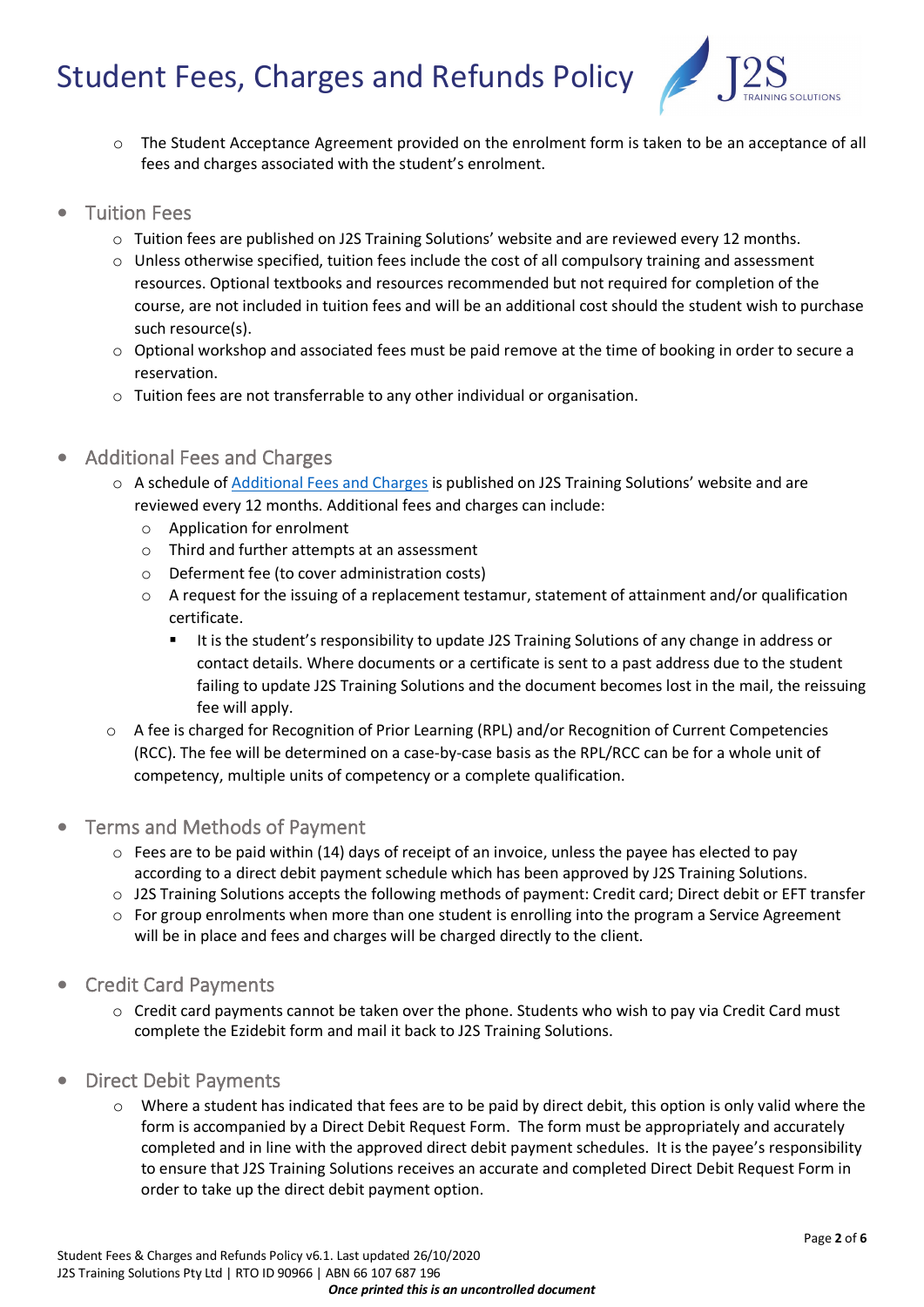

- o Where a Direct Debit Request Form has not been provided, the payee will be issued with an invoice which is to be paid within fourteen (14) days.
- o Direct Debit Request forms must indicate payment terms according to one of the approved direct debit payment schedules provided on the Ezidebit form.
- $\circ$  Where a default occurs in direct debit payments due to insufficient funds or otherwise, J2S Training Solutions will contact the payee to make alternative arrangements for payment.
- $\circ$  J2S Training Solutions reserves the right to refuse a payee the option to pay by direct debit where there have been two (2) or more defaults on payment during a direct debit term.
- Issuance of Qualifications
	- $\circ$  Upon completion of a course and once all fees have been paid, the relevant printed AQF certification documentation will be issued and sent to the registered address of the student within 30 days, in accordance with the Completion Procedure.
	- $\circ$  Where a student withdraws from a course and once all final fees have been paid, a Statement of Attainment for the completed Units of Competency, will be sent to the student's registered address. Note: These requirements differ from state to state, based on contractual requirements (refer to Section 11).
- Late Payment
	- o Where a Student is more than forty (40) days overdue with payments, J2S Training Solutions reserves the right to suspend training services until payment is made to bring the fees up to date.
	- $\circ$  Students who are having trouble paying their fees are invited to call J2S Training Solutions office to make alternative arrangements for payment during their period of difficulty.
	- o For long-term outstanding amounts, J2S Training Solutions utilises the services of a debt recovery agency to ensure the collection of all fees.
- Refund of Student Fees
	- $\circ$  J2S Training Solutions maintains a fair and reasonable refund policy to ensure that refunds are made available to clients/students entitled to receive them.
	- $\circ$  All tuition and assessment fees, except for state-funded students, include an enrolment fee. This amount is specified on all course information about fees and charges and on the statement of fees signed by each student prior to entry into a course.
	- o The enrolment fee is non-refundable except in the instance where J2S Training Solutions is required to cancel a course due to insufficient numbers, maximum numbers being reached, a unit or course being re-scheduled to a time unsuitable to the student or for other unforeseen circumstances.
	- o All tuition fees will be refunded if J2S Training Solutions cancels or postpones course commencement by more than four weeks, unless alternative arrangements can be made which are acceptable to the student. Such arrangements may include transfer of enrolment to an alternative course.
	- $\circ$  Students who withdraw from a course and wish to seek a refund or have the amount they owe on their fees reduced, must apply to J2S Training Solutions in writing within fourteen (14) days of the official withdrawal date, outlining the details and reason for their request. The request must be made using **J2S Training Solutions' [Request to Withdraw Form](https://2cc4e78e-c485-4b1f-928d-3e093e7325a2.filesusr.com/ugd/e3fe40_a2b7936ccdcc424ab9198dad44ce78a9.pdf)**. Any student who has not completed a Withdrawal Form is not eligible for consideration of a refund or reduction in fees.
	- $\circ$  Eligibility for a refund will be assessed based on the services provided to the student, the costs incurred by J2S Training Solutions in order to provide those services to the student and any requirements outlined by State Regulations.
	- $\circ$  Books/materials must be returned (in original condition) or the student will incur full costs and no refund is applicable.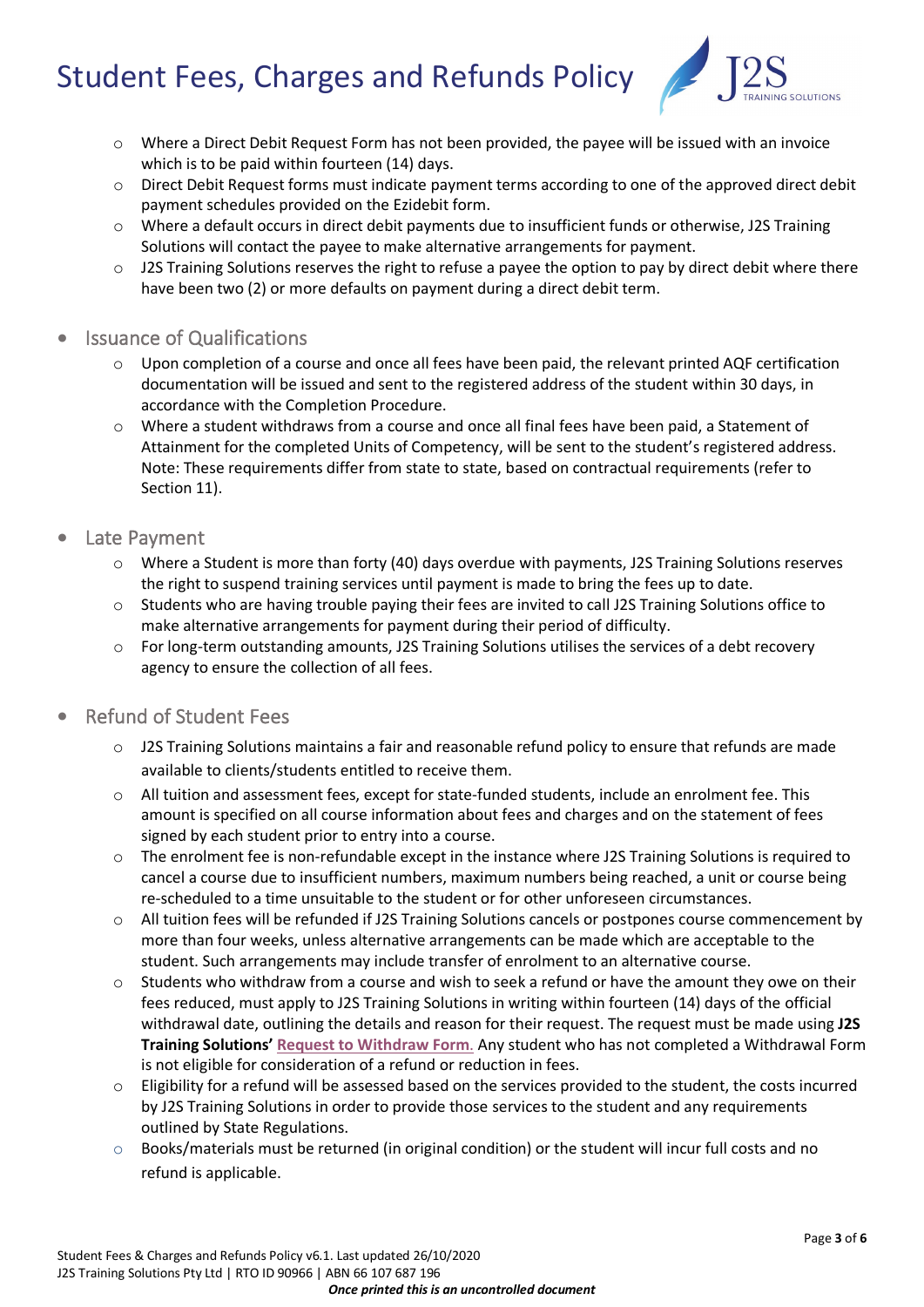

- In order to maintain consistent and fair decisions on refunds and fee reductions, J2S Training Solutions maintains an internal schedule of the cost of each type of service provided and will base decisions on the total fees to be charged to a student based on this schedule. This schedule can be provided to a student on request.
- $\circ$  The outcome of the refund assessment will be provided by written notice to the student's registered address within 14 days of receipt of a written application outlining the decision and reasons for the decision along with any applicable refund or adjustment notice.
- $\circ$  A refund will be paid directly to the student or to the person/organisation who made payment.
- o In the unlikely event of J2S Training Solutions RTO closing, students will be issued with a Statement of Attainment for all completed units and will receive a refund for any incomplete units.
- o J2S Training Solutions records all student withdrawals on its student management system (aXcelerate) to ensure AVETMISS reporting is accurate., J2S Training Solutions will report such students to the state funding agency as withdrawn on the relevant government funded reporting system (e.g. ACT's AVETARS system).
- o *Queensland students – refer to information commencing on page 5 of this document*.

#### • Commonwealth and State Funded Programs

 $\circ$  J2S Training Solutions is aware of the specific Commonwealth and State fee requirements of the Funded Programs it delivers. These requirements, as listed below, are additional to any already addressed in this Policy.

#### Smart and Skilled NSW

- a) For Smart & Skilled students, an Eligibility Enquiry Report (EER) is provided during the enrolment process, completed by the Data Administration team. The fees are calculated using the State Training Services Provider Calculator.
- b) The Data Administration Team will determine, in consultation with the student's employer, if an Industry Award applies, requiring the employer to pay the Apprentice/Trainee's fees on their behalf. In this case, J2S Training Solutions will invoice the student's employer directly for the applicable fees.
- c) No extra fees are charged to students where J2S Training Solutions enters into a Third-Party Agreement during the delivery of the training.
- d) Fees are adjusted to reflect any RPL or Credit Transfers (CT). If RPL or CT is applied after a student has paid their fees, J2S Training Solutions will issue the appropriate refund.
- e) If a student completes a qualification at a lower level than the fees paid, J2S Training Solutions will refund the difference in fees, if any.
- f) If for any reason J2S Training Solutions is unable to complete the training, it will refund fees paid in an amount proportional to the amount of undelivered training.
- g) AQF certification documentation for completed units of competency will be issued within 28 days of the notification of discontinuance or completion.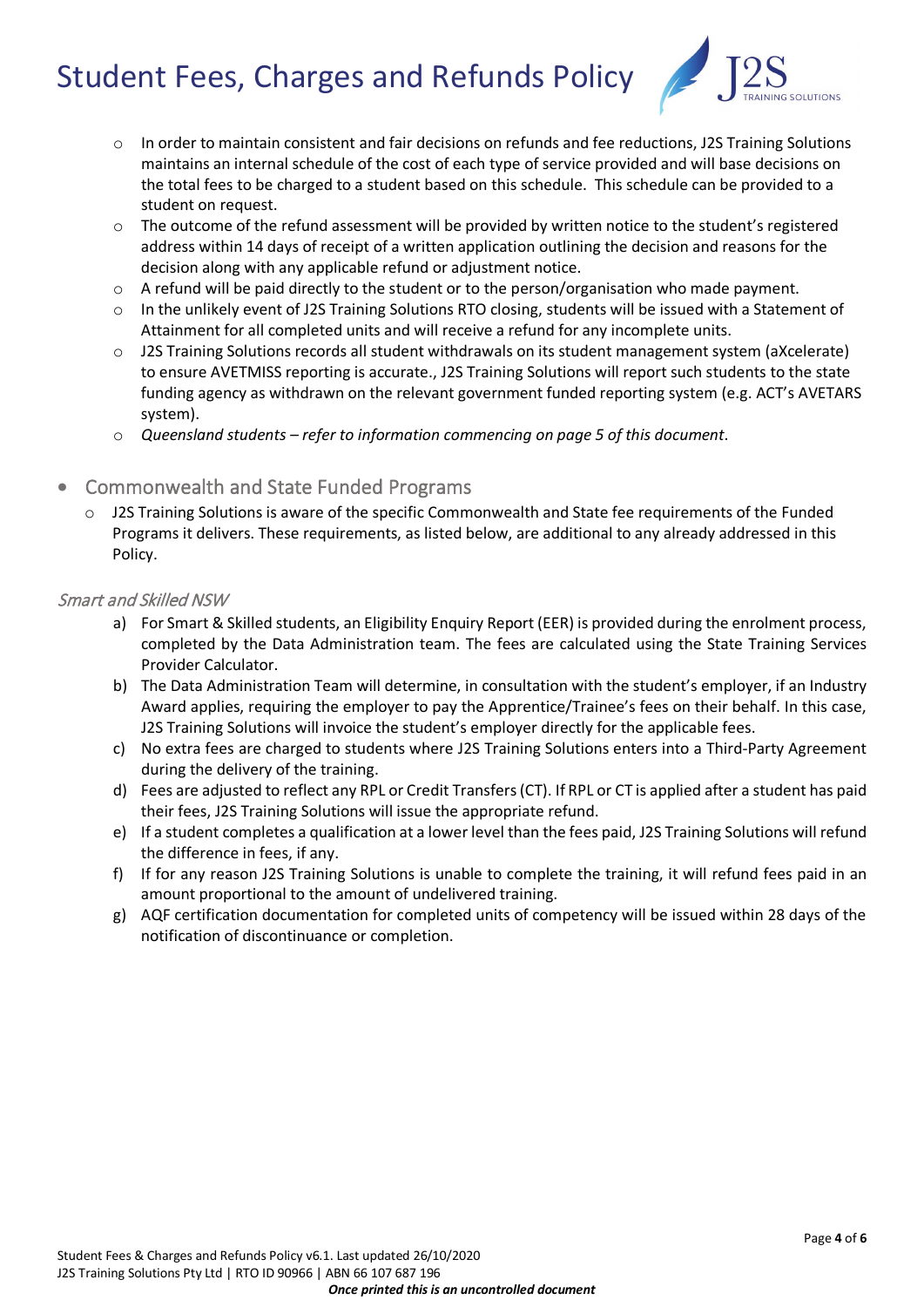

#### Queensland Certificate 3 Guarantee

#### Fees and Charges

- a) Where a co-contribution fee must be charged, J2S Training Solutions will charge and collect the fee at the Unit of Competency level, so that fees for Units of Competency add up to the total co-contribution fee published on the website.
- b) Evidence of collection of the fee will be retained for each student for each Unit of Competency. Credit transfers (Outcome Identifier Code 60) and transitional gap training for transferring participants to superseding units (Outcome Identifier Coder 65) of competency are an exception to the rule where no fee will be charged.

#### Year 12 Fee-free Training

- a) To support Queensland Government's fee-free initiative for Year 12 graduates in high-priority qualifications under the Certificate 3 Guarantee, J2S Training Solutions will gather the following documentation prior to granting fee-free training:
	- Evidence of completing Year 12 in Queensland, for example hold a Queensland Curriculum and Assessment Authority issued Senior Statement or equivalent certification
	- Check that enrolment of the student is in a high priority listed qualification
	- Check that commencement of training is within 12 months of graduating Year 12 (i.e. by the end of the calendar year after completing Year 12). For high-priority qualifications funded for Year 12 graduates, refer to the [Queensland Training Subsidies List.](https://desbt.qld.gov.au/training/providers/funded/priority-skills-list)

#### Concession Fees

- a) At enrolment, the J2S Training Solutions will confirm concessional status of the student based on evidence sighted and will retain a copy of the evidence by taking a picture or photocopying/scanning documents.
- b) Concessional status may be granted where:
	- The student holds a Health Care concession card or Pensioner concession card issued under Commonwealth law or is the partner or a dependant of a person who holds a Health Care concession card or Pensioner concession card and is named on the card.
	- The student provides J2S Training Solutions with an official form under Commonwealth law confirming that the student, his or her partner, or the person of whom the Student is a dependant, is entitled to concessions under a Health Care or Pensioner concession card
	- The student is an Aboriginal or Torres Strait Islander (it is sufficient for the student to declare this on the enrolment form. No further evidence will be sought).
	- The student is a school student and is enrolled in a VETIS program (may include youth in detention).
	- The student has a disability.
	- The student is an adult prisoner.
- c) J2S Training Solutions will assess the validity and currency of evidence provided. If the evidence is not current or is due to expire before completion of the training course, the student will be informed they need to provide a current concession card to ensure continued eligibility for concessional status.
- d) A file note will be entered in relation to the due date for follow up/update of current concessional evidence.

#### Refunds – Co-contribution Fees

- a) J2S Training Solutions will reconcile co-contribution fees paid bi-annually (May and November). Where overpayments are identified, the student will be notified of the credit amount.
- b) Students with a co-contribution fee credit may request a refund, or they may elect to use these funds towards another course with J2S Training Solutions.
- c) Refund requests received outside of the bi-annual reconciliation and refund schedule will be assessed on a case-by-case basis.